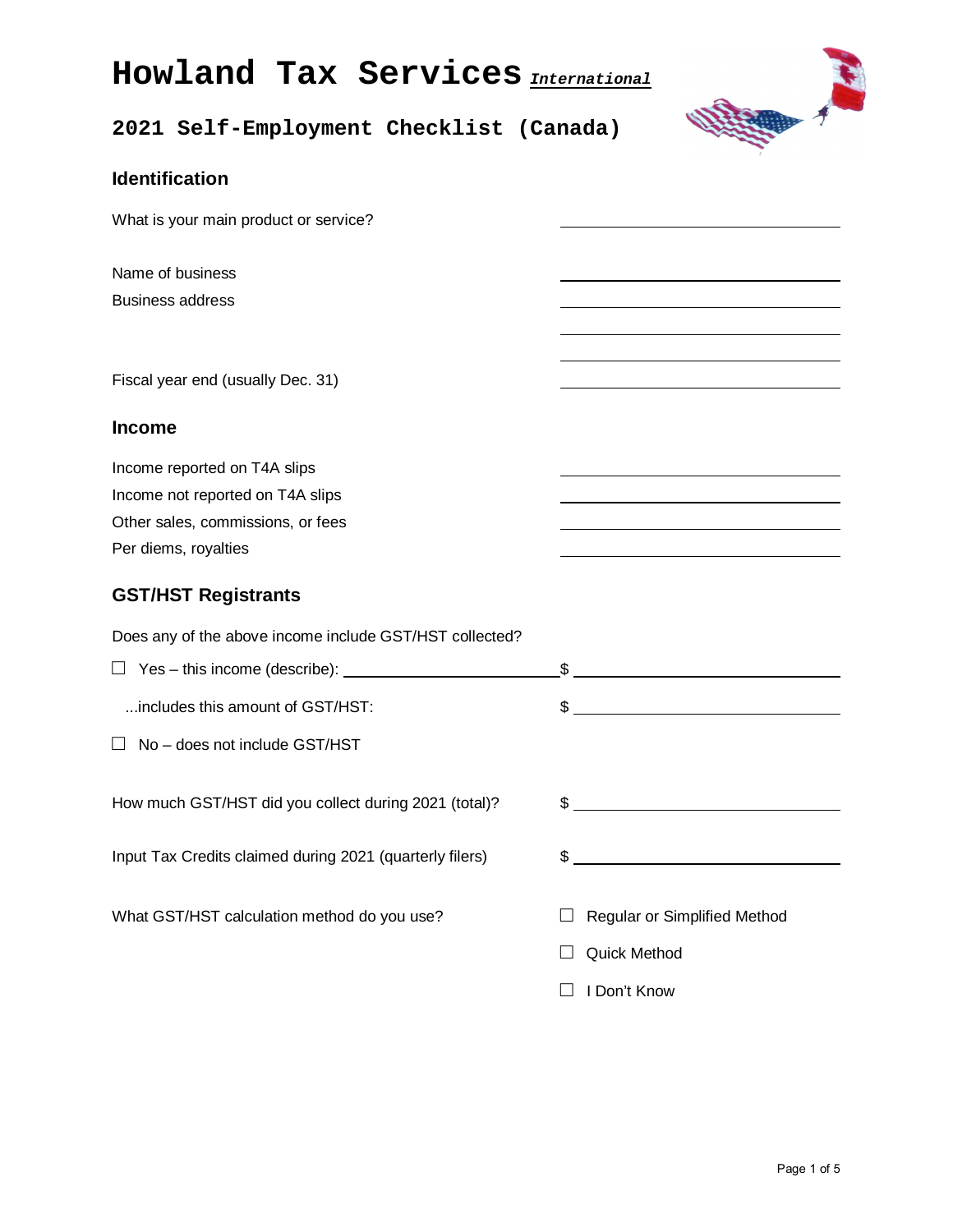# **COVID-19 Benefits**

□ Canada Emergency Rent Subsidy (CERS)

Businesses and self-employed individuals that received any of the following must include the amounts in the income reported on their returns (or in some cases, elect to reduce expenses). Please indicate how much you received for:

| $\Box$  | Tourism and Hospitality Recovery Program (THRP)  |  |
|---------|--------------------------------------------------|--|
| $\Box$  | Hardest-Hit Business Recovery Program (HHBRP)    |  |
| ⊔       | Canada Recovery Hiring Program (CRHP)            |  |
| $\perp$ | Canada Emergency Wage Subsidy (CEWS)             |  |
|         | <b>Cost of Goods Sold (If You Sell Products)</b> |  |
|         | Inventory at beginning of year                   |  |
|         | Purchases during the year                        |  |
|         | Wage and subcontract costs                       |  |
|         | Other costs                                      |  |
|         | Inventory at end of year                         |  |

#### **Expenses**

You should have receipts or statements to document all expenses. Credit card or bank statements are generally not considered to be adequate documentation.

GST/HST Registrants: do your expenses include GST/HST? **□** Expenses include GST/HST

□ Expenses do not include GST/HST

| Accounting, tax preparation, legal, consulting |  |
|------------------------------------------------|--|
| Advertising, promotion, publicity              |  |
| <b>Bad debts</b>                               |  |
| <b>Bank charges</b>                            |  |
| Business tax, fees, licenses                   |  |
| Convention expenses                            |  |
| Delivery, shipping, freight                    |  |
| Equipment rentals                              |  |
| Insurance of business assets                   |  |
| Interest on business loans                     |  |
| Maintenance and repairs                        |  |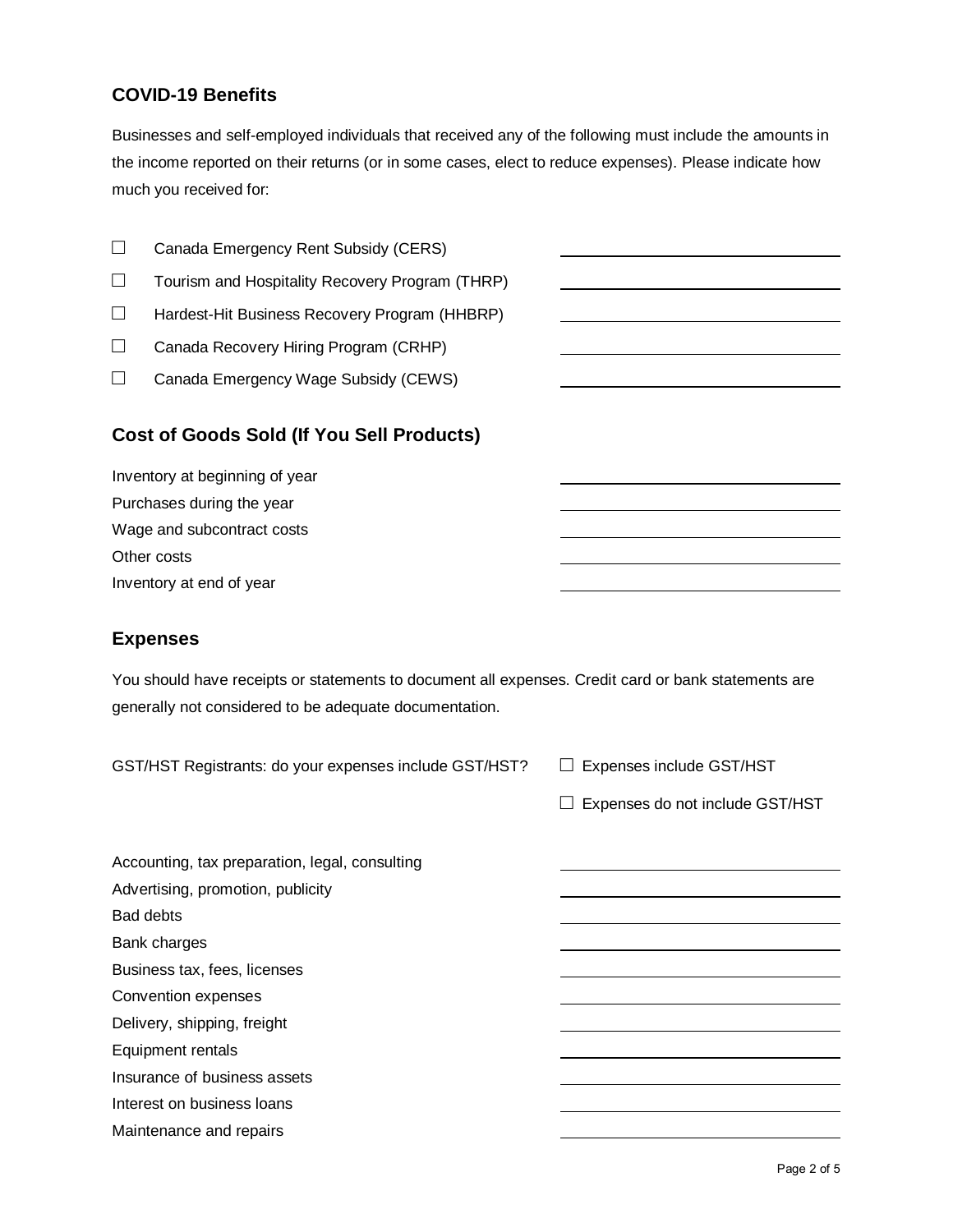Management and administration fees Meals and entertainment – enter total amounts • for documented business meetings • for business travel outside home city Office rent Office supplies Other supplies and materials Professional development Property taxes on business property Research costs Salaries, wages, benefits Subcontract fees Subscriptions to industry periodicals Supplies (provide breakdown) Telephone and utilities Training courses (lodging, tuition, etc.) Travel (not auto) Uniforms, cleaning and alterations Union dues, business taxes and licenses Medical premiums for \*private\* health plans (i.e. PHSP or Blue Cross premiums, but not MSP) Other expenses (provide breakdown) L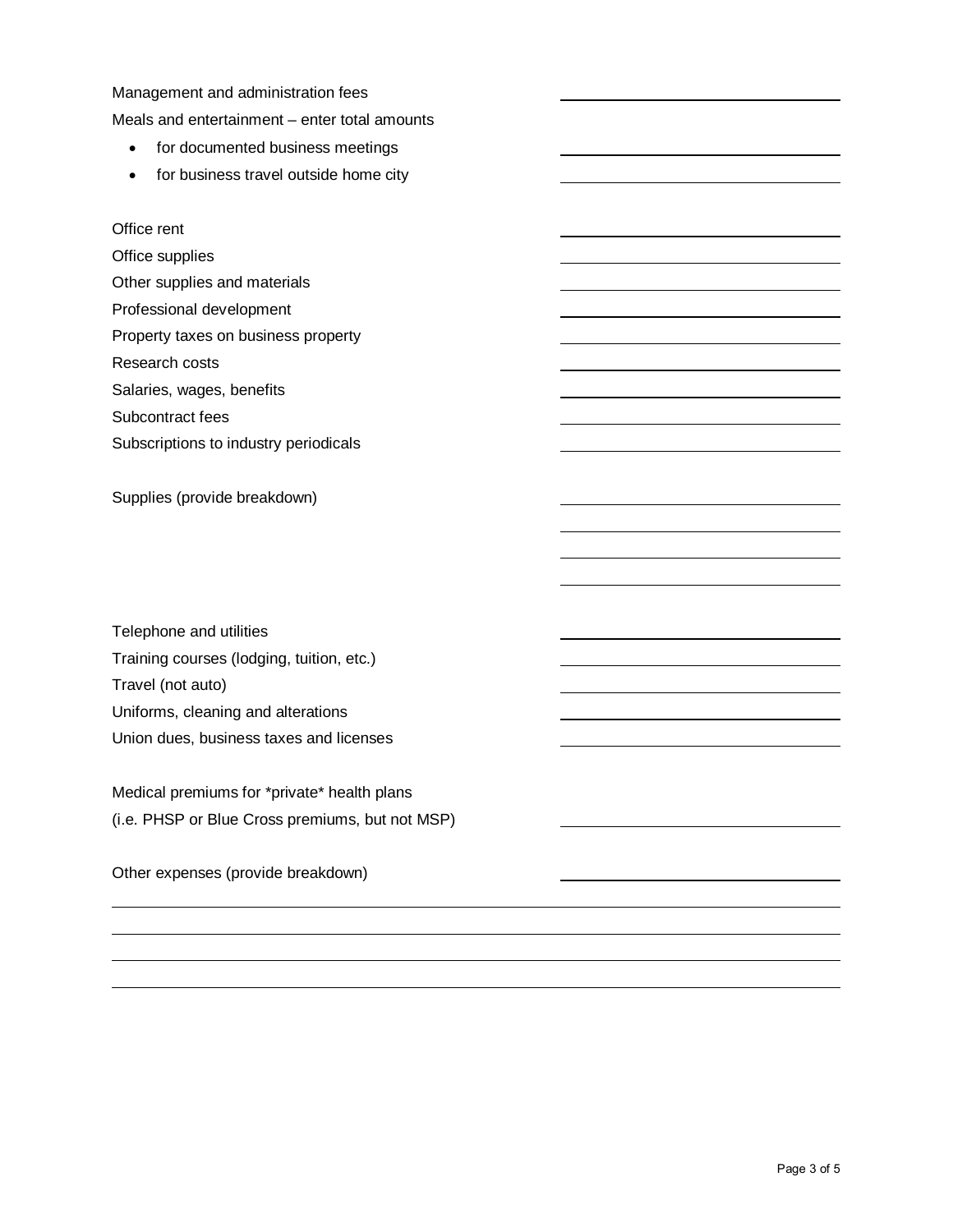# **Business Use of Home**

Parking

Total square footage of home Square footage of areas used for business purposes

**OR:** Total rooms in home Number of rooms used for business purposes

Did you use the business area of the home exclusively for business purposes? If an area was used partly for business and partly for personal purposes, please indicate that area's square footage and the percentage of time it was used for personal purposes.

| Write down the total amounts for the home:                                        |                                    |
|-----------------------------------------------------------------------------------|------------------------------------|
| Mortgage interest or rent paid                                                    |                                    |
| Insurance                                                                         |                                    |
| Home maintenance and repairs                                                      |                                    |
| Hydro                                                                             |                                    |
| Heat, water, other utilities                                                      |                                    |
| Property taxes                                                                    |                                    |
| Strata fees                                                                       |                                    |
| Other expenses                                                                    |                                    |
|                                                                                   |                                    |
|                                                                                   |                                    |
| <b>Automobile</b>                                                                 |                                    |
| Total kilometers vehicle was driven in 2021                                       |                                    |
| Kilometers driven for business in 2021                                            |                                    |
| Did you buy a new vehicle or sell an old one?                                     | $\Box$ Yes<br>$\perp$<br><b>No</b> |
| If yes, please provide your contract of purchase or sale, or other documentation. |                                    |
|                                                                                   |                                    |
| Write down the total amounts for the vehicle:                                     |                                    |
| Insurance                                                                         |                                    |
| Maintenance and repairs                                                           |                                    |
| License fees                                                                      |                                    |
| Gas and oil                                                                       |                                    |
| Car washes                                                                        |                                    |
| Loan interest                                                                     |                                    |
|                                                                                   |                                    |
| Lease charges                                                                     |                                    |